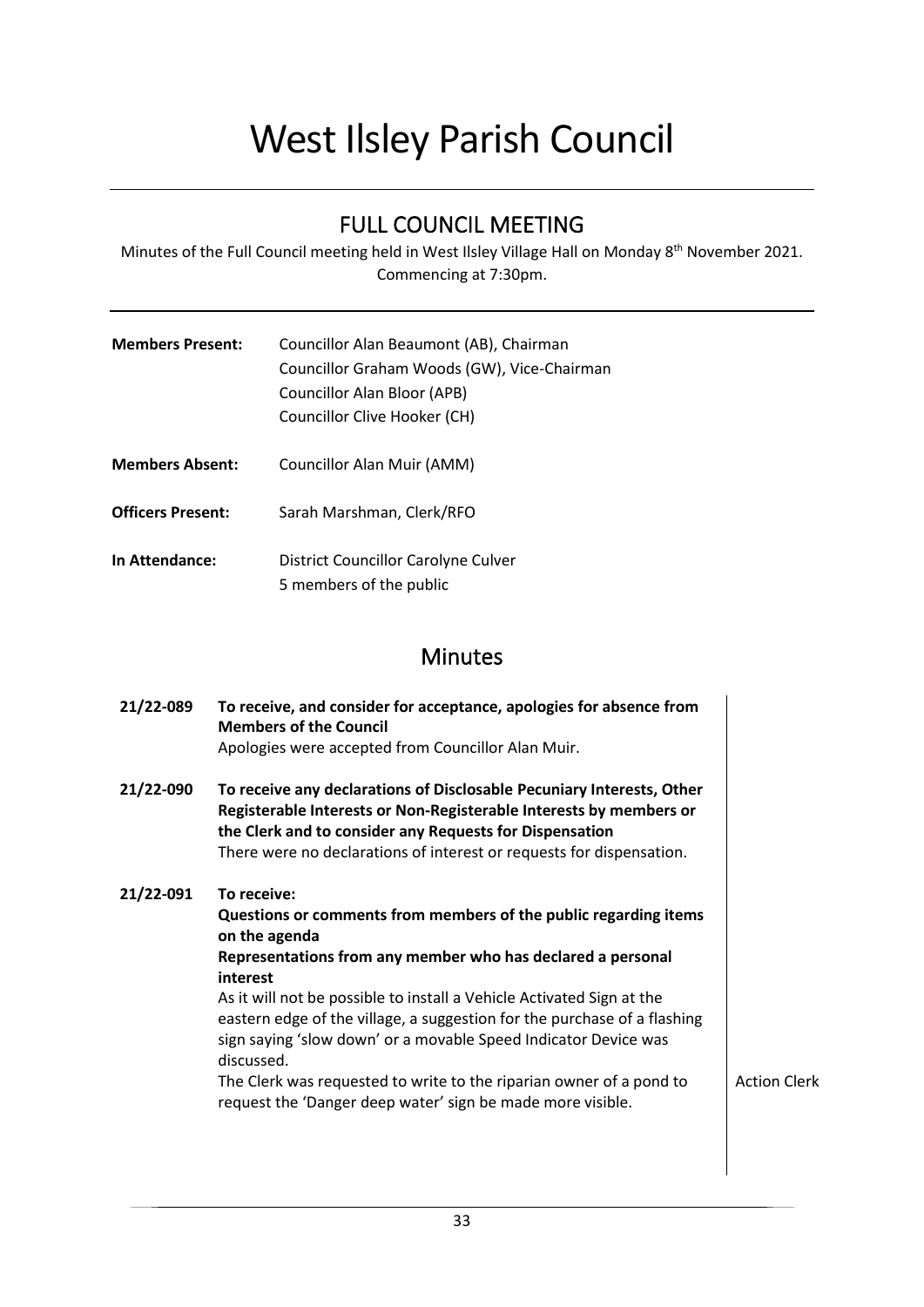#### **21/22-092 To approve the minutes of the Parish Council Meeting held on 13 th September 2021**

Resolved: Members agreed the minutes of the last meeting be accepted as a true record. The Chairman signed the minutes.

#### **21/22-093 To discuss any matters arising from the Minutes of the Parish Council Meeting held on 13 th September 2021**

Pond – the work on the pond is now awaiting drier weather. The Council thanked the Chairman for providing the soil sampling required. Jubilee – two volunteers are working on events for this. Trust – a meeting is to be arranged to discuss this further with members of the village who have more information on the subject. Noticeboard – the replacement has been authorised and work will take place soon.

#### **21/22-094 To receive a report from the District Councillor**

Carolyne Culver gave an update on the matters she has been involved with lately. She noted that COVID rates within the ward were the highest in West Berkshire just prior to half term. Public Health have been in touch with all schools and the rates are now falling.

The recent high winds had caused several trees in the village to fall. The Council gave its thanks to all the residents who had been involved in clearing the roads and footpaths.

- **21/22-095 To receive an update on planning application responses and decisions** West Ilsley Parish Council has responded to the following planning applications using delegated powers since the previous meeting:
	- 21/02393/HOUSE 2 Downside, West Ilsley, RG20 7AL Two storey rear extension & detached garage with studio over. Object.

West Berkshire Council has confirmed the following decisions since the previous meeting:

• 21/02002/HOUSE 15B Main Street, West Ilsley, RG20 7AR - Erection of single storey outbuilding. Application approved.

#### **21/22-096 Finance:**

#### **To consider approving the payments listed on the Finance Report and to note the most recent bank reconciliation**

Resolved: To approve the payments listed on the Finance Report in Appendix 1 and to note the bank reconciliation.

#### **To review the Quarterly Budget Report**

The Council reviewed the Quarterly Budget Report.

#### **To receive any reports from the Internal Controller**

It was noted the Internal Controller has inspected all accounts up to the end of August 2021.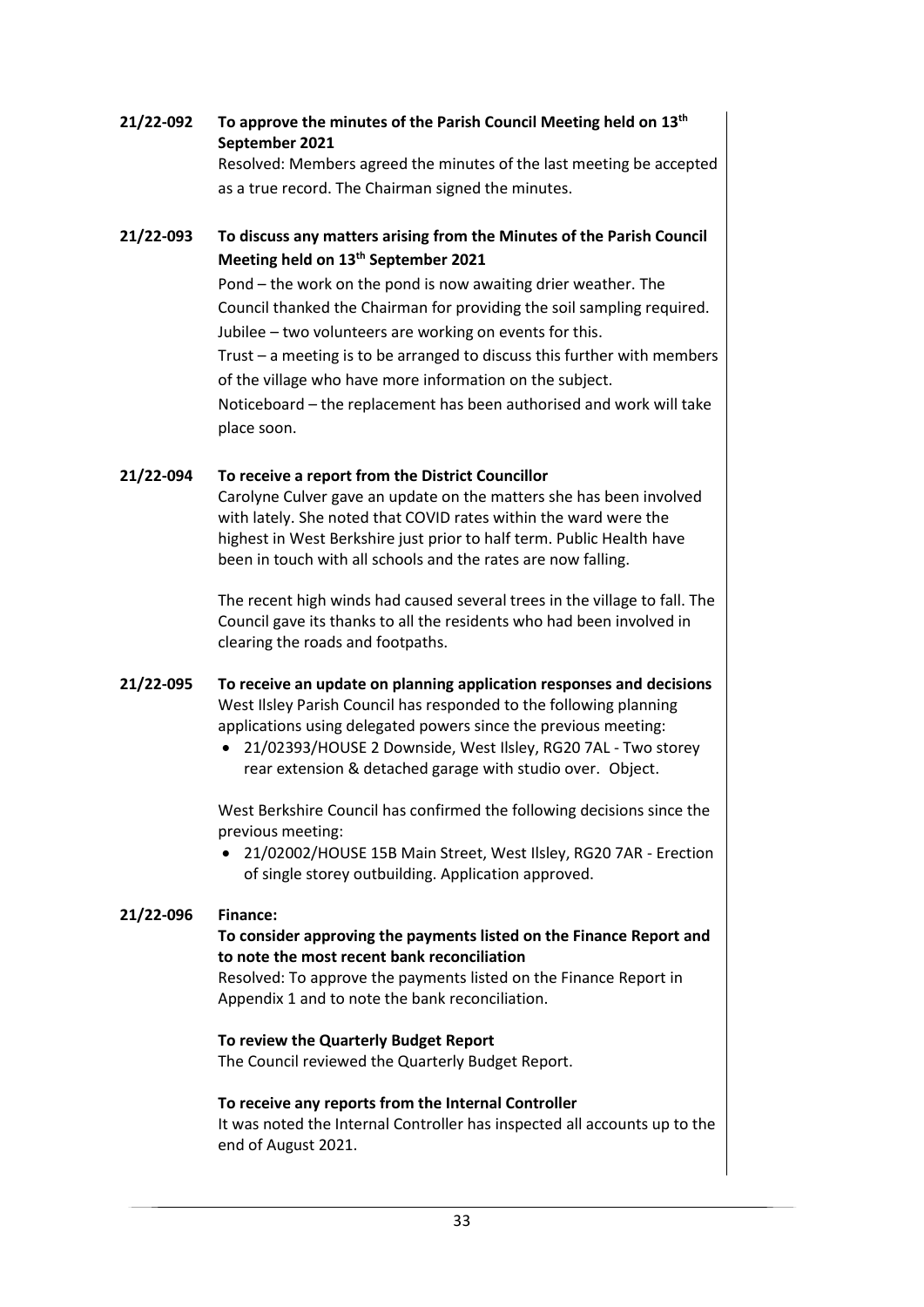| 21/22-097 | To consider requests for donations<br>Resolved: To make a donation of £130 to the West Berkshire Library<br>Service.                                                                                                                                                                                                                                                                                                                                                      |                     |
|-----------|---------------------------------------------------------------------------------------------------------------------------------------------------------------------------------------------------------------------------------------------------------------------------------------------------------------------------------------------------------------------------------------------------------------------------------------------------------------------------|---------------------|
| 21/22-098 | To review the Draft Budget<br>The draft budget was reviewed. It was requested that a budget line for<br>the installation and ongoing costs for Wi-Fi for the Village Hall be<br>added. The final budget will be considered at the next meeting.                                                                                                                                                                                                                           | <b>Action Clerk</b> |
| 21/22-099 | To consider quotes (or set a budget) for the following works to the<br>play area:<br>Purchase and installation of a new waste bin<br><b>Repairs to the fencing</b><br>New signage<br>Resolved: To purchase a bin at a cost of £256.95+VAT plus installation<br>costs, to accept a quote for £250 for repairs to the fencing and to<br>delegate to the Clerk to design new signage and purchase this from the<br>£1,000 included in the budget for playground maintenance. | <b>Action Clerk</b> |
| 21/22-100 | To consider setting a budget for tree planting<br>Resolved: To set a budget of £200, to include the purchase of a plaque<br>for the Jubilee memorial tree.                                                                                                                                                                                                                                                                                                                |                     |
| 21/22-101 | To receive correspondence received since last meeting<br>The possibility of creating a wildflower meadow at Rowles Paddock was<br>discussed with the District Councillor, who will find out more<br>information.                                                                                                                                                                                                                                                          |                     |
| 21/22-102 | To discuss matters for future consideration or for information<br>The Clerk was requested to write to Stuart Clarke and Joseph Holmes at<br>West Berkshire Council to thank them for the support and financial<br>assistance in the flood alleviation work.<br>The Council thanked CH for his work on the project.                                                                                                                                                        | <b>Action Clerk</b> |
|           | There being no further business, the meeting was closed at 8:43pm.                                                                                                                                                                                                                                                                                                                                                                                                        |                     |

Date of next Meeting: Monday 17<sup>th</sup> January 2021 at 7.30pm

Signed: Dated: